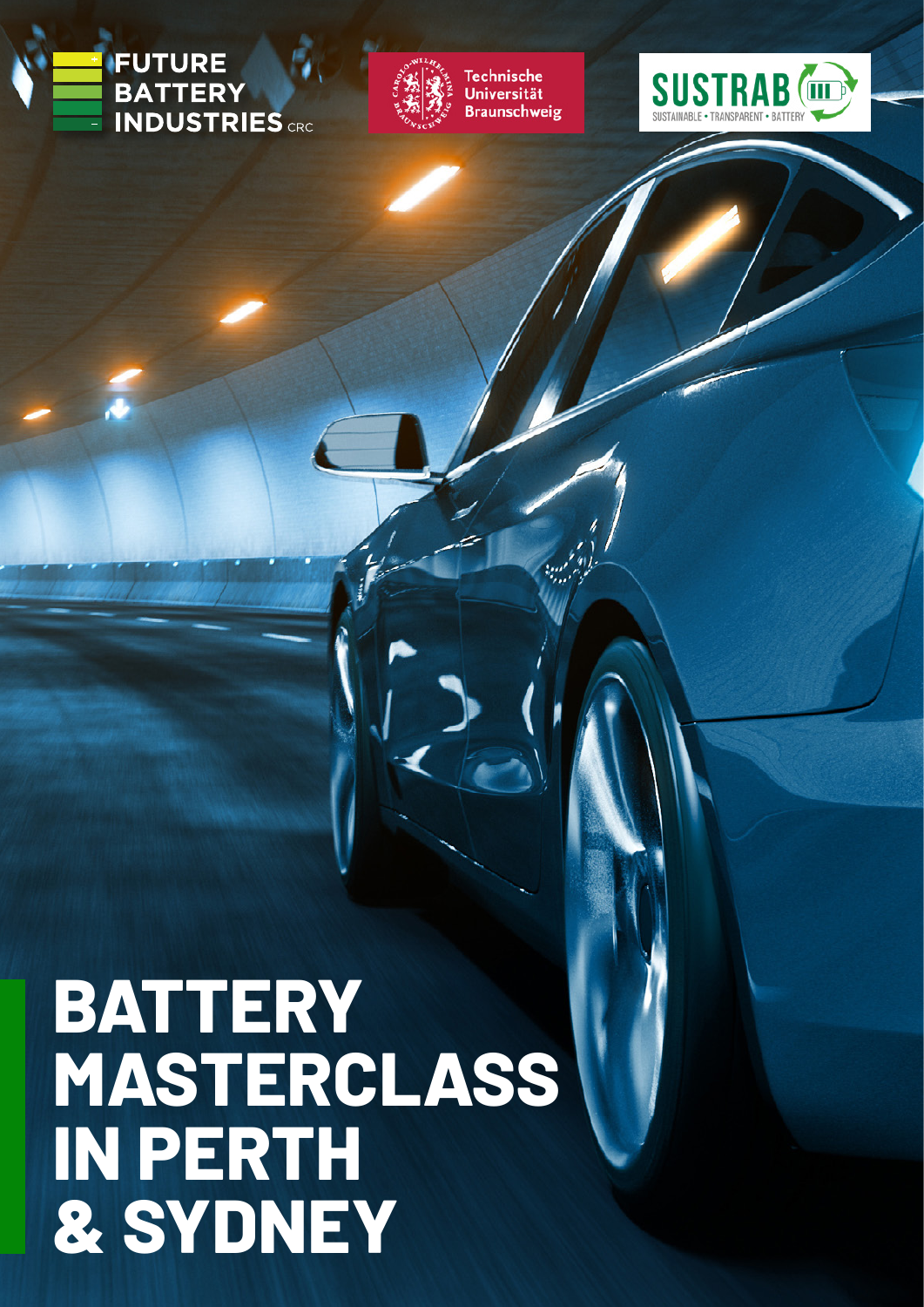### **Workshop 1**

Image supplied by Queensland University of Technology, NBTC.



# **BATTERY CELL PRODUCTION: PROCESSES, PRODUCTS AND THEIR INTERACTIONS**

#### **INTRODUCTION**

As industries and researchers in Australia and across the globe transition to a cleaner energy environment, batteries are assuming an even more critical role in helping to power a lower carbon future.

Battery industry professionals require deep knowledge regarding product-process, their interactions and their influence on battery cell performance and overall costs to make informed business decisions and develop efficient production chains.

#### **WORKSHOP OVERVIEW**

The **Battery cell production – processes, products and their interactions** one day masterclass explores battery cell production, advanced design and application-specific charge transfer structures of electrodes. Data will be presented on individual processes, their interactions and quality parameters, to help participants understand the impact of materials and processes on the mechanical, structural and electrical properties of physical electrodes.

Participants will learn about new monitoring technologies for critical production steps to maximise production efficiency and explore future trends in electrode and cell production in the context of emerging cell technologies. Innovative process routes for recycling and the re-synthesis of lithium-ion batteries, and current developments in the battery cell production circular economy will also be explored. The workshop will also draw on contemporary examples from research and industry.

#### **THE SPEAKERS**

This workshop will be presented by three highly experienced experts in the field of green batteries:

- **Dr Arno Kwade**, from the Technische Universität Braunschweig and the Fraunhofer Institute for Surface Engineering and Thin Films, Germany
- **Dr Sabrina Zellmer**, from the Fraunhofer Institute for Surface Engineering and Thin Films, Germany
- y **Dr Felipe Cerdas**, from Technische Universität Braunschweig

#### **WHO SHOULD ATTEND**

This masterclass is designed for professional and technical operators, managers, investors, policy makers, scientists, early career researchers and research students.

#### **THE DETAILS**

10am to 3:30pm, Monday 20 June 2022, Pan Pacific Hotel, Perth

**Duration:** 5.5 hours

**Cost:** \$550 (incl GST), includes full workshop materials, lunch and morning and afternoon tea. (FBICRC Participants \$450, Students \$250) **Registration:** Closes Wednesday 15 June (participants limited to 30) **Register:** [Eventbrite link](https://www.eventbrite.com.au/e/350180197397)